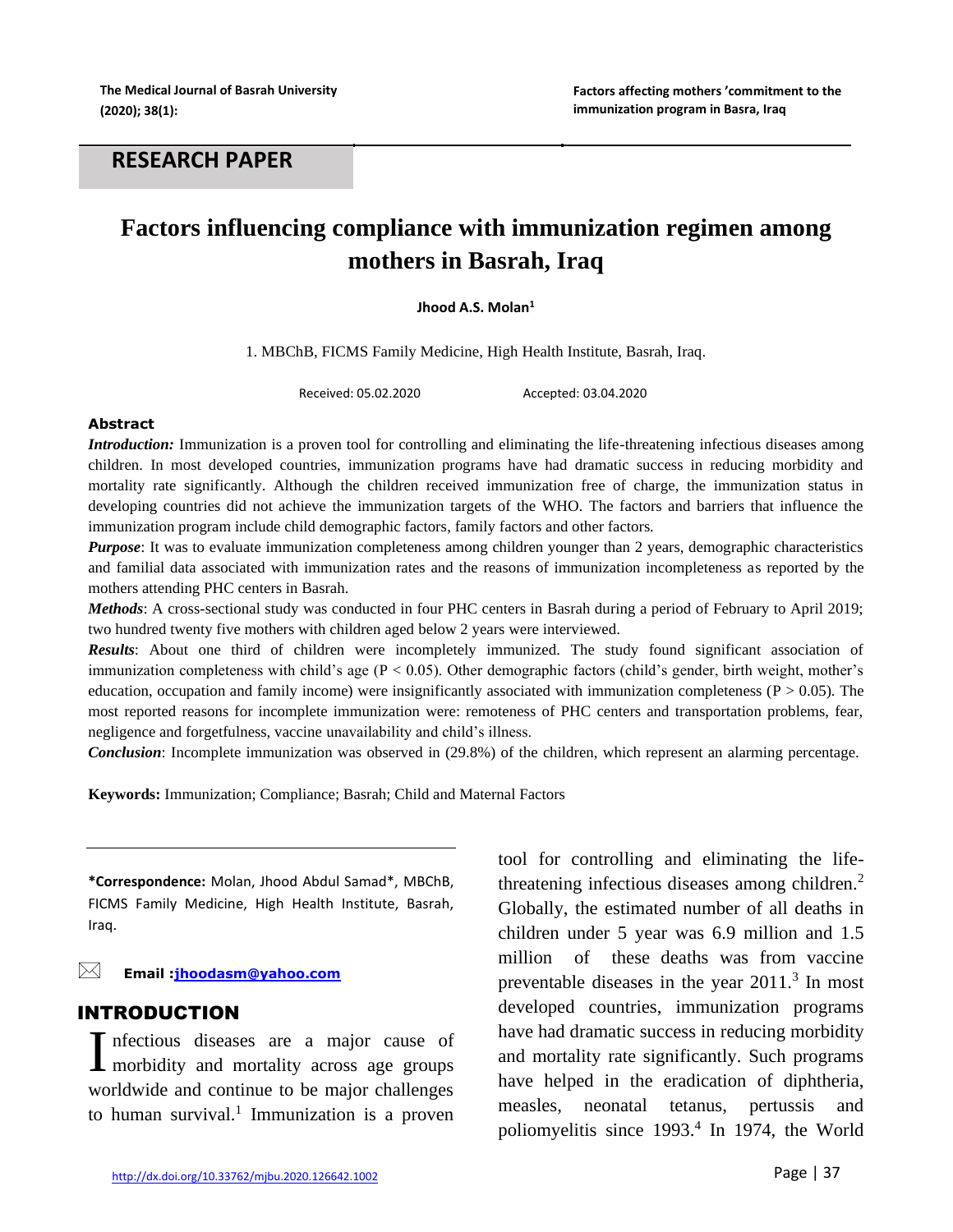Health Organization (WHO) established the Expanded Program on immunization (EPI); this program provides free vaccines in many developing countries. After 1974, the global immunization coverage for six EPI vaccines increased from 5% to 80%. Although the children received immunization free of charge, the immunization status in developing countries did not achieve the immunization targets of the WHO.<sup>5</sup> There is a substantial gap between immunization requirement and actual compliance even though it is known that vaccination compliance is a fundamental aspect of preventive health care.<sup>6</sup> Delay in vaccination is variable throughout nations. For example, a study conducted in the United States in 2005 used a survey on 14,810 children, aged 24 to 35 months, and found around 75% of these children had delays in one or more vaccinations.<sup>7</sup> In India, a study carried out in 2014 reported a 94.2% vaccination coverage rate among 224 children aged 12-23 months of age, although only 32% of the children were vaccinated on time.<sup>8</sup> Likewise in Riyadh, Saudi Arabia, out of the 238 parents attended a pediatric outpatient clinic department, 34% confirmed that at least one of their children had considered delay in vaccination. $9$  In Iraq, although the immunization system has significantly improved the vaccination rate in children younger than 2 years of age, some Iraqi children still do not receive their scheduled vaccinations.<sup>10</sup> According to the Iraqi Ministry of Health report in 2008, an estimated 1,065,216 children still need to be vaccinated with all of the vaccines listed in the immunization schedule.<sup>11,12</sup> The factors and barriers that influence the immunization program include child demographic factors and family factors.<sup>13</sup> Other factors include provider factors like

waiting time, attitude of service providers, reaction to side effects in addition to environmental factors like logistic barriers, limited accessibility to health care, information dissemination among the community and intersectoral collaboration.<sup>14</sup> In Basrah, little is known about these factors and how they affect immunization coverage rates. These information will be important in improving vaccination timeliness and consequently, the well-being of the children in the future. The main aims of the study were:

- To evaluate immunization completeness among children younger than 2 years in Basrah.

- To determine associations of immunization rate with demographic characteristics and familial data.

- To find out reasons of immunization incompleteness as reported by the mothers attending PHC centers.

## METHODS

*The study design:* This is a descriptive crosssectional study carried out during a period of 2 months extending from the  $1<sup>st</sup>$  of February 2019 to the  $1<sup>st</sup>$  of April 2019.

*Ethical consideration:* Agreement of the Basrah Directorate of Health to carry out the study was obtained before starting the study

*The sample size and sampling method:* A total of 225 mothers (with children aged below 2 years) attending 4 primary health care centers in Basrah were included in the present study. A list of the primary health care centers in Basrah was obtained from the Department of Primary Health Care (a total of 134 primary health care centers). The health centers were divided into urban and rural then 4 primary health care centers were randomly selected with a lottery method, two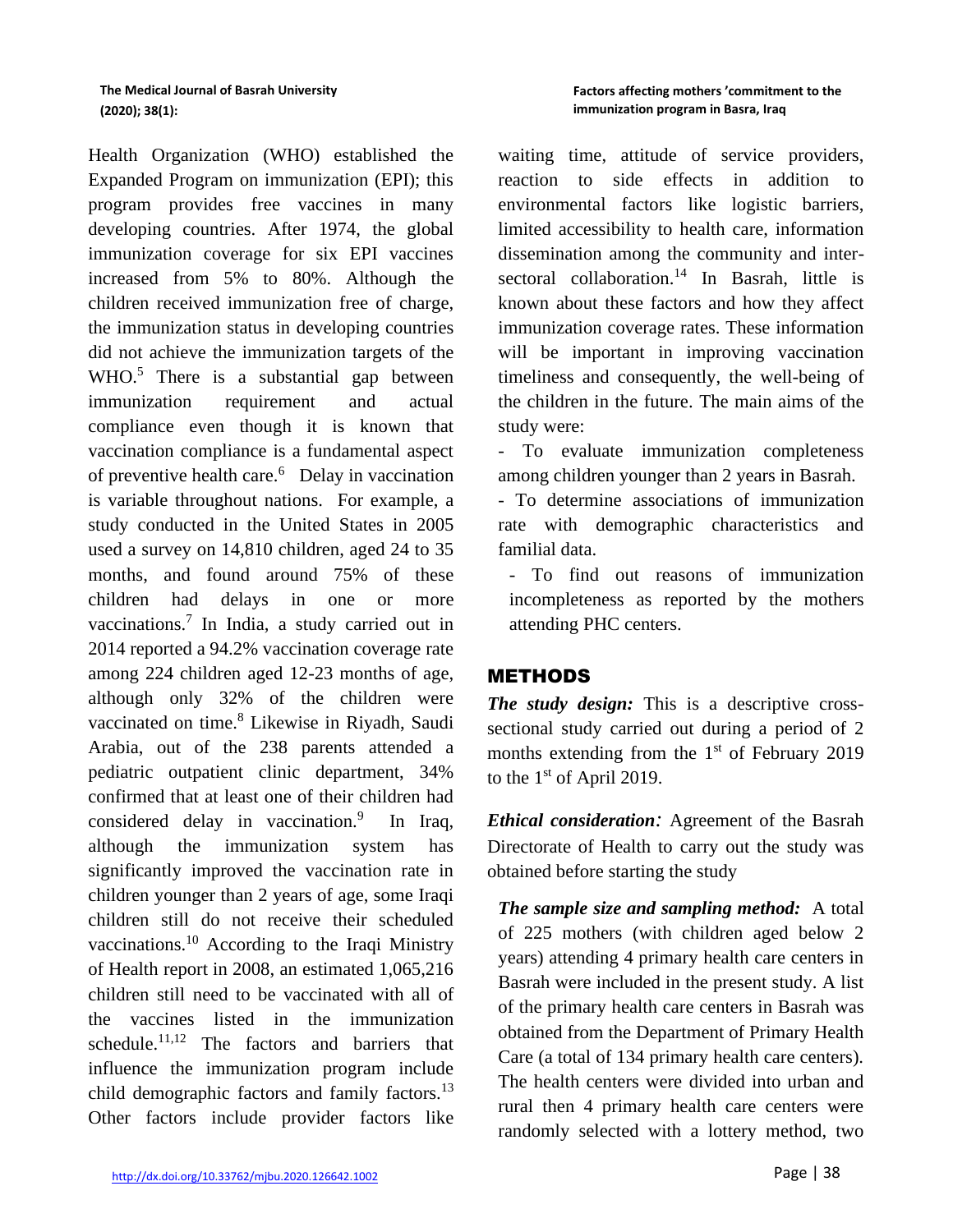centers were chosen to represent urban areas (HaiAlqaim, 14 Tamooz ) and two centers were chosen from rural areas ( Khor Al-Zubair, Al-Hweer). These PHC centers operate five immunization days per week (Sunday, Monday, Tuesday, Wednesday, Thursday), from 9.00 am. to 2.00 pm. The first 15-20 mothers fulfilling the criteria of inclusion in the study were included. Accordingly, from each of the 4 centers, 50-60 mothers were included in the study.

*The questionnaire and data collection:* The data were collected through direct interview of the mothers by the investigators. Each child had an immunization card for recording details of the immunizations received. The data from the immunization cards and from mothers was retrospectively extracted to obtain the immunization history of each child.

The questionnaire included 4 parts: (1) Characteristics of the children (age, gender, birth weight, place of delivery, birth order), (2) familial data (family type: nuclear, extended, zone of residence: urban, rural, mother's education, mother's occupation and family income) and (3) immunization status of the children which was classified into two groups depending on immunization completeness:

- Fully immunized (when a child received all immunization doses without any missed dose)

- Not fully immunized (when a child missed at least one immunization dose)

(4) Reported reasons for vaccinations incompleteness: as mentioned by the mothers.

*Data analysis:* The data were analyzed by the statistical package for social sciences (SPSS) version 23. Descriptive statistics like the sociodemographic characteristics were presented as frequencies, and percentages. The relationship between two categorical variables was analyzed using Chi square test. A P-value of  $< 0.05$  was the criterion of statistical significance.<sup>15</sup>

## RESULTS

(Table-1), presents child and maternal socioeconomic characteristics. The study included 225 children aged below 2 years. In total (64%) of the children were below 1 year, while (36%) of them were from 1 to 2 years old. The number of male and female children was approximately equal. About three quarters of children (75.6%) their birth weights were equal to 2500 g or above, the remaining (24.4%) were below 2500g. More than three quarters of children (78.2%) were born in hospital; the remaining (21.8%) were born at home. The distribution of children according to their birth order was as the following: about (25.3%, 24.9%, 49.8%) for first born, second born, third born or more respectively. About two third of the children's families (62.2%) were nuclear, the remaining (37.8%) of the families were extended. About half of the families (55.1%) were rural; the others (44.9%) were urban. Nearly half of the mothers (52%) have  $\leq$  6 years of schooling, while (30.2%) of them have 7-12 years of education. Only (17.8%) of the mothers with 13 years and above. The majority of mothers (84%) were housewives, only (6.2%) were governmental employees and (3.6%) were selfemployed. More than half of the families (58.2%) had a family income of less than 500.000 IQD, about one third (35.1%) of the families had an income between 500.000 and 1000.000 IQD. Only (5.8%) of the families had an income between 1000.000 and 2000.000 IQD.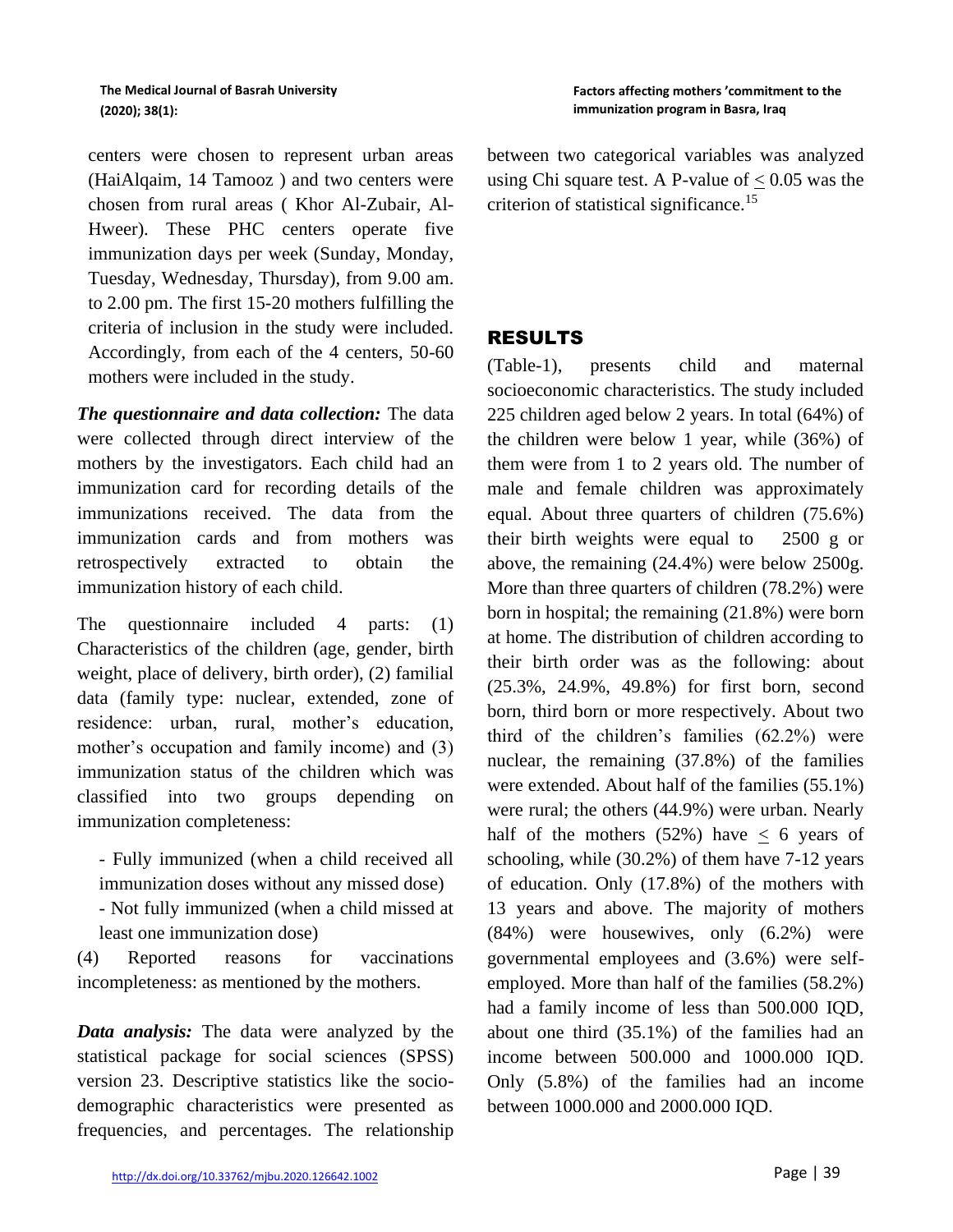| <b>Variable</b>              | No. | $\frac{0}{0}$ |
|------------------------------|-----|---------------|
| Child's age (years)          |     |               |
| $\leq 1$                     | 144 | 64            |
| $>1-2$                       | 81  | 36            |
| <b>Gender of child</b>       |     |               |
| <b>Male</b>                  | 110 | 48.9          |
| Female                       | 115 | 51.1          |
| <b>Birth weight</b>          |     |               |
| $\geq$ 2500 g                | 170 | 75.6          |
| < 2500 g                     | 55  | 24.4          |
| Place of delivery            |     |               |
| Hospital                     | 176 | 78.2          |
| Home                         | 55  | 21.8          |
| <b>Birth order</b>           |     |               |
| First                        | 57  | 25.3          |
| <b>Second</b>                | 56  | 24.9          |
| Third or more                | 112 | 49.8          |
| <b>Family type</b>           |     |               |
| <b>Nuclear</b>               | 140 | 62.2          |
| <b>Extended</b>              | 85  | 37.8          |
| Zone of residence            |     |               |
| Urban                        | 101 | 44.9          |
| <b>Rural</b>                 | 124 | 55.1          |
| Mother's education           |     |               |
| (years)                      |     |               |
| $\leq 6$                     | 117 | 52            |
| $7 - 12$                     | 68  | 30.2          |
| $\geq$ 13                    | 40  | 17.8          |
| Mother's occupation          |     |               |
| <b>House</b> wife            | 189 | 84            |
| <b>Governmental employee</b> | 14  | 6.2           |
| Self-employed                | 8   | 3.6           |
| <b>Others</b>                | 14  | 6.2           |
| Family income (IQD)          |     |               |
| <b>Less than 500.000</b>     | 131 | 58.2          |
| Between 500.000-1000.000     | 79  | 35.1          |
| Between 1000.000-2000.000    | 13  | 5.8           |
| <b>More than 2000.000</b>    | 2   | 0.9           |

**Table 1. Child and maternal characteristics**

#### **Factors affecting mothers 'commitment to the immunization program in Basra, Iraq**

Overall, incomplete immunization were observed in (29.8%) of the children, while one hundred and fifty- eight children (70.2%) were fully immunized according to routine immunization. (Table-2).

| <b>Immunization</b><br>completeness | No. | $\frac{0}{0}$ |
|-------------------------------------|-----|---------------|
| <b>Fully immunized</b>              | 158 | 70.2          |
| Not fully immunized                 | 67  | 29.8          |
| <b>Total</b>                        | 225 | 100           |

#### **Table 2. Immunization completeness and compliance**

The present study found a highly significant association between child's age and immunization completeness  $(P < 0.05)$ . No significant association were found between the immunization completeness and child's gender, birth weight, mother's education, occupation or family income ( P > 0.05).(Table-3)**.**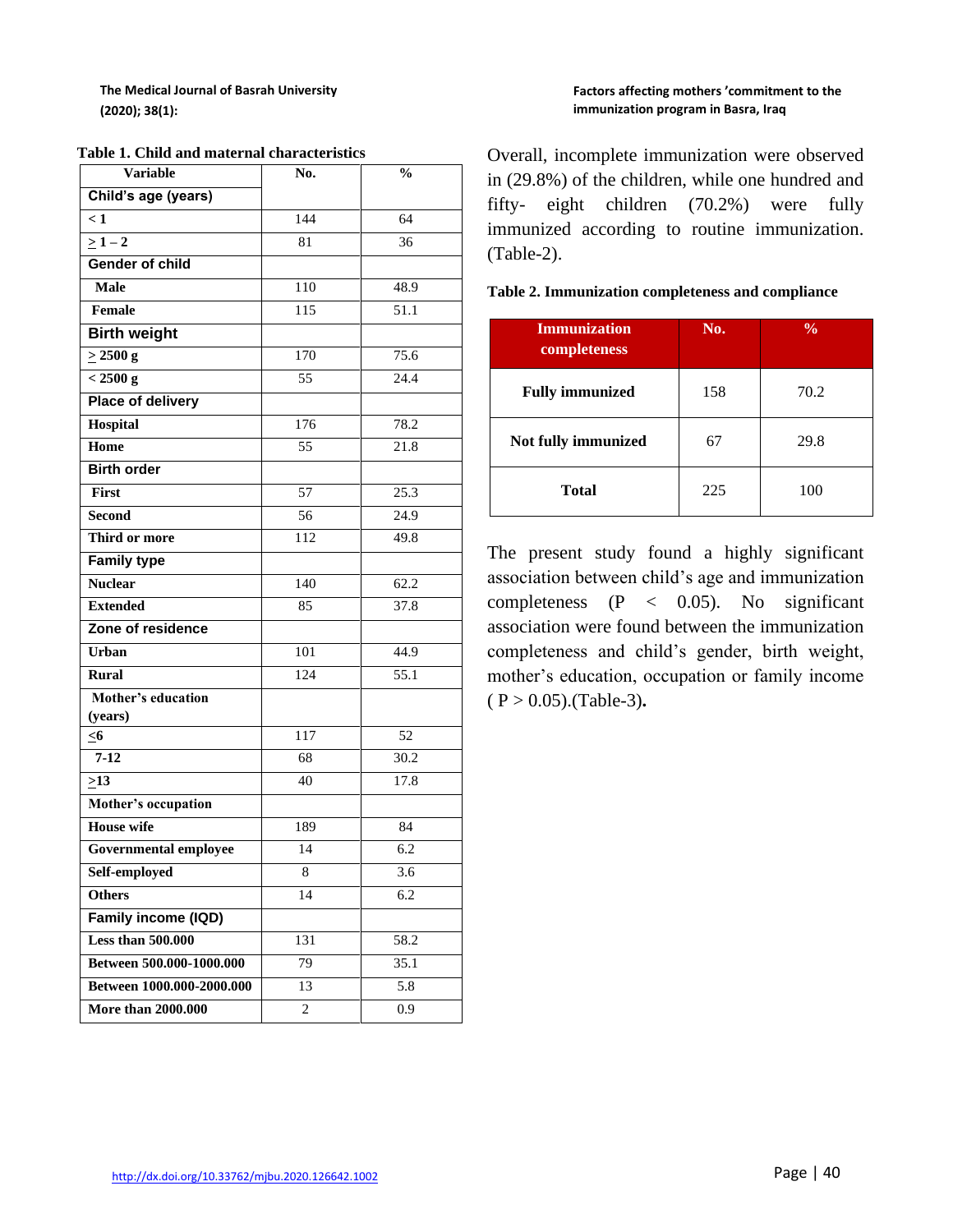|  | Table 3. Association of immunization completeness with child and maternal socioeconomic characteristics |
|--|---------------------------------------------------------------------------------------------------------|
|--|---------------------------------------------------------------------------------------------------------|

|                                | <b>Immunization completeness</b> |                        |                  |                     |                |              |  |
|--------------------------------|----------------------------------|------------------------|------------------|---------------------|----------------|--------------|--|
| <b>Variable</b>                |                                  | <b>Fully immunized</b> |                  | Not fully immunized |                | <b>Total</b> |  |
| Child's age (years)            | No.                              | $\%$                   | No.              | $\%$                | No.            | $\%$         |  |
| <1                             | 110                              | 76.4                   | 34               | 23.6                | 144            | 100          |  |
| $\geq 1-2$                     | 48                               | 59.3                   | 33               | 40.7                | 81             | 100          |  |
| $X^2 = 7.27$                   |                                  |                        |                  |                     | $P = 0.007$    |              |  |
| <b>Gender of child</b>         |                                  |                        |                  |                     |                |              |  |
| Male                           | 75                               | 68.2                   | 35               | 31.8                | 110            | 100          |  |
| Female                         | 83                               | 72.2                   | 32               | 27.8                | 115            | 100          |  |
| $X^2 = 0.428$                  |                                  |                        |                  |                     | $p=0.531$      |              |  |
| <b>Birth weight</b>            |                                  |                        |                  |                     |                |              |  |
| $\geq 2500$                    | 117                              | 68.8                   | 53               | 31.2                | 170            | 100          |  |
| < 2500                         | 41                               | 74.5                   | 14               | 25.5                | 55             | 100          |  |
| $X^2 = 0.65$                   |                                  | $P = 0.42$             |                  |                     |                |              |  |
| Mother's education             |                                  |                        |                  |                     |                |              |  |
| (years)                        |                                  |                        |                  |                     |                |              |  |
| $\leq 6$                       | 77                               | 65.8                   | 40               | 34.2                | 117            | 100          |  |
| $7 - 12$                       | 49                               | 72.1                   | 19               | 27.9                | 68             | 100          |  |
| $\geq$ 13                      | 32                               | 80                     | 8                | 20                  | 40             | 100          |  |
| $X^2 = 3.027$                  |                                  | $P = 0.22$             |                  |                     |                |              |  |
| Mother's occupation            |                                  |                        |                  |                     |                |              |  |
| House wife                     | 133                              | 70.4                   | 56               | 29.6                | 189            | 100          |  |
| Governmental Employee          | 7                                | 50                     | 7                | 50                  | 14             | 100          |  |
| Self-employed                  | $\overline{5}$                   | 62.5                   | $\overline{3}$   | 37.5                | 8              | 100          |  |
| Others                         | 13                               | 92.9                   | $\mathbf{1}$     | 7.1                 | 14             | 100          |  |
| $X^2 = 6.398$                  |                                  | $P = 0.094$            |                  |                     |                |              |  |
| Family income (IQD)            |                                  |                        |                  |                     |                |              |  |
| Less than 500.000              | 91                               | 69.5                   | 40               | 30.5                | 131            | 100          |  |
| Between500.000-1000.000        | 56                               | 70.9                   | 23               | 29.1                | 79             | 100          |  |
| Between 1000.000 -<br>2000.000 | 9                                | 69.2                   | $\overline{4}$   | 30.8                | 13             | 100          |  |
| More than 2000.000             | $\overline{2}$                   | 100                    | $\boldsymbol{0}$ | 0.0                 | $\overline{2}$ | 100          |  |
| $X^2 = 0.907$                  |                                  | $P = 0.824$            |                  |                     |                |              |  |

Among 67 mothers with incomplete immunization, 31 mothers (46.3%) reported that PHC centers they are far from home and they had transportation problems. Twenty seven mothers (40.3%) reported fear, negligence and forgetfulness as reasons for incomplete immunization. Vaccine unavailability was mentioned by 21 mothers (31.3%) as a reason, (16.4%) of the mothers blamed children's illness for their incomplete immunization. Poor

knowledge about seriousness of the disease was reported by 10 mothers (15%) while parenteral jobs were mentioned by 17 mothers (25.4%). Other reasons like lost cards, moving to a new home, health workers' behavior, number of visits and long waiting time were mentioned by (9%,9%,6%,6%,4.5%) of the mothers respectively. (Table-4**).**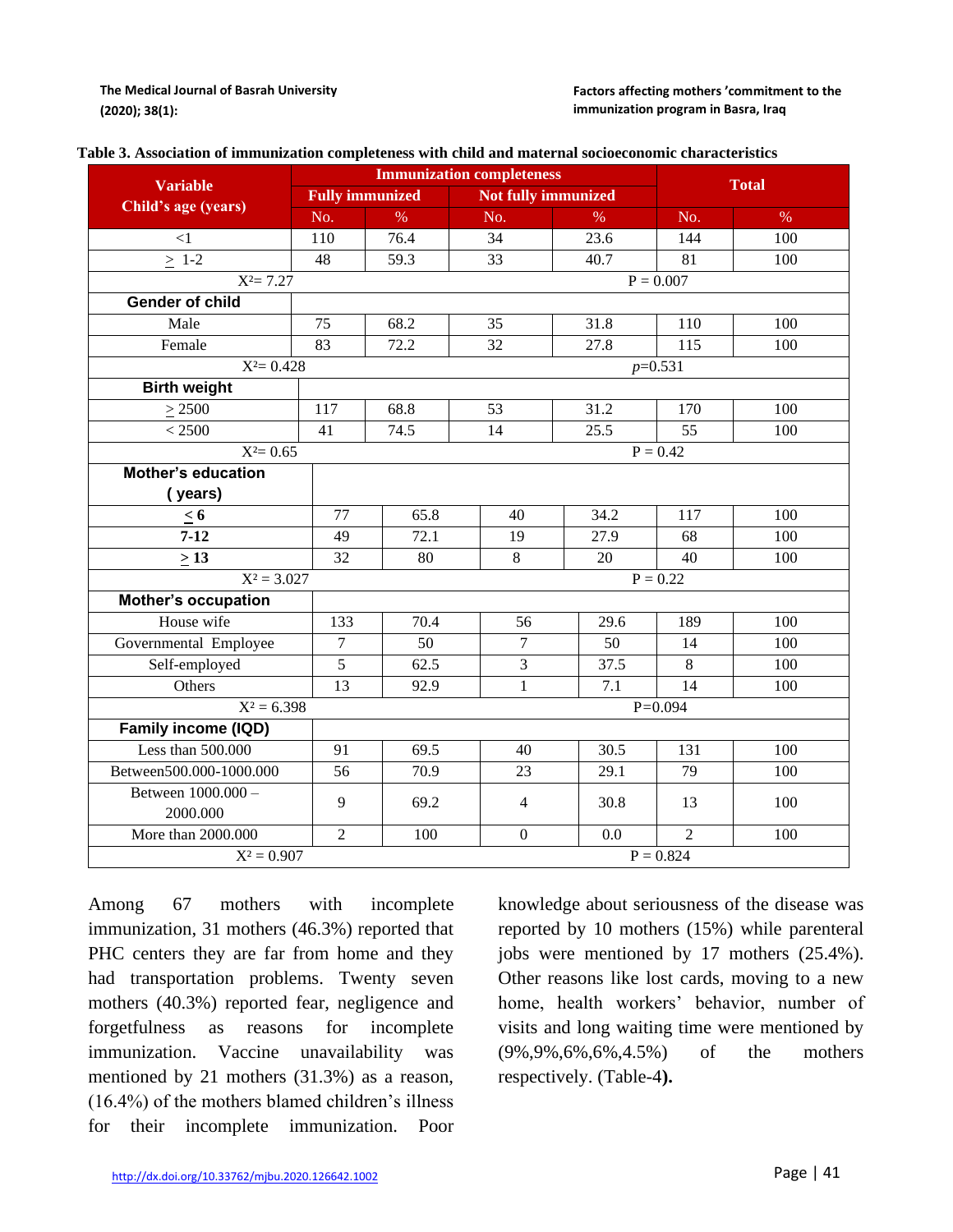| <b>Factors</b>                   | No. | $\frac{0}{0}$ |
|----------------------------------|-----|---------------|
| Vaccination centers are far from | 31  | 46.3          |
| home & transportation problems   |     |               |
| Fear, negligence, forgetfulness  | 27  | 40.3          |
| The vaccine is not available     | 21  | 31.3          |
| Child been ill                   | 11  | 16.4          |
| Poor knowledge about<br>the      | 10  | 15            |
| seriousness of the disease       |     |               |
| Mother's work                    | 9   | 13.4          |
| Father's work                    | 8   | 12            |
| Lost cards                       | 6   | 9             |
| Moving to a new home             | 6   | 9             |
| hehavior<br>Health workers'      | 4   | 6             |
| discourage mothers               |     |               |
| Lengthy contact period (number)  | 4   | 6             |
| of visits)                       |     |               |
| Time spent too long              | 3   | 4.5           |
| Other factors                    | 5   | 7.5           |

**Table 4. Reported reasons for vaccinations incompleteness**

## **Discussion**

The study was carried out to examine factors influencing compliance with immunization regimen among mothers attending four PHC centers in Basrah, Iraq.

#### *Immunization incompleteness:*

The immunization incompleteness rate observed in this study was (29.8%) which is comparable to the rate observed in Jeddah, Saudi Arabia (24.2%) <sup>16</sup> while a study conducted in Mosul-Iraq revealed that the percentage of children with partial immunization was  $(54.2%)$  in  $2017.<sup>17</sup>A$ study done in India on children below the age of 5 revealed that over 50% of them were delayed.<sup>18</sup> In a rural community of Bangladesh the rate of complete immunization was  $(90.87\%)$ ,<sup>19</sup> however, comparisons of immunization coverage between different countries are difficult due to differences in health service systems, vaccine series and immunization schedules.

## *Factors influencing compliance with immunization regimen:*

In this study, the only factor that was significantly in relation to incomplete immunization was child's age which means that mothers complied with immunization regimen below 1 year.

No significant association was found between gender and immunization completeness, as in different countries,  $20-22$  thus it appears that there was no gender discrimination in immunization. The current study results are consistent with those of Saudi Arabia and another study in Mosul,<sup>16,17</sup> in which birth weight did not influence immunization status. As shown in many studies,  $14,16$  our study found insignificant association between mother's education level and the immunization rate of the children, which might have been due to the homogeneity of the populations in our study (have little variation in their educational level). In contrast, previous studies,  $17,22,23$  showed that the duration of mothers' education had positive effects on the vaccination of children. The occupation of mothers has no significant association with immunization completeness in our study and findings obtained from Nepal, $^{23}$  this in contrast to the results obtained from Nigeria in which compliance depends on occupations of mothers.<sup>24</sup> Furthermore, it is worth noting that the family income had no significant effect on immunization status. This could be because this sample was collected from PHC centers which offer vaccination for free (in Iraq) which is consistent with the findings in Saudi Arabia.<sup>16</sup> These findings are opposite to what was found in other studies done in Mosul, Ethiopia, Istanbul and Pakistan, where an increase in income led to an increase in coverage rate.  $17,20,22,25$  This study found that remoteness of PHC centers and transportation problems are the most common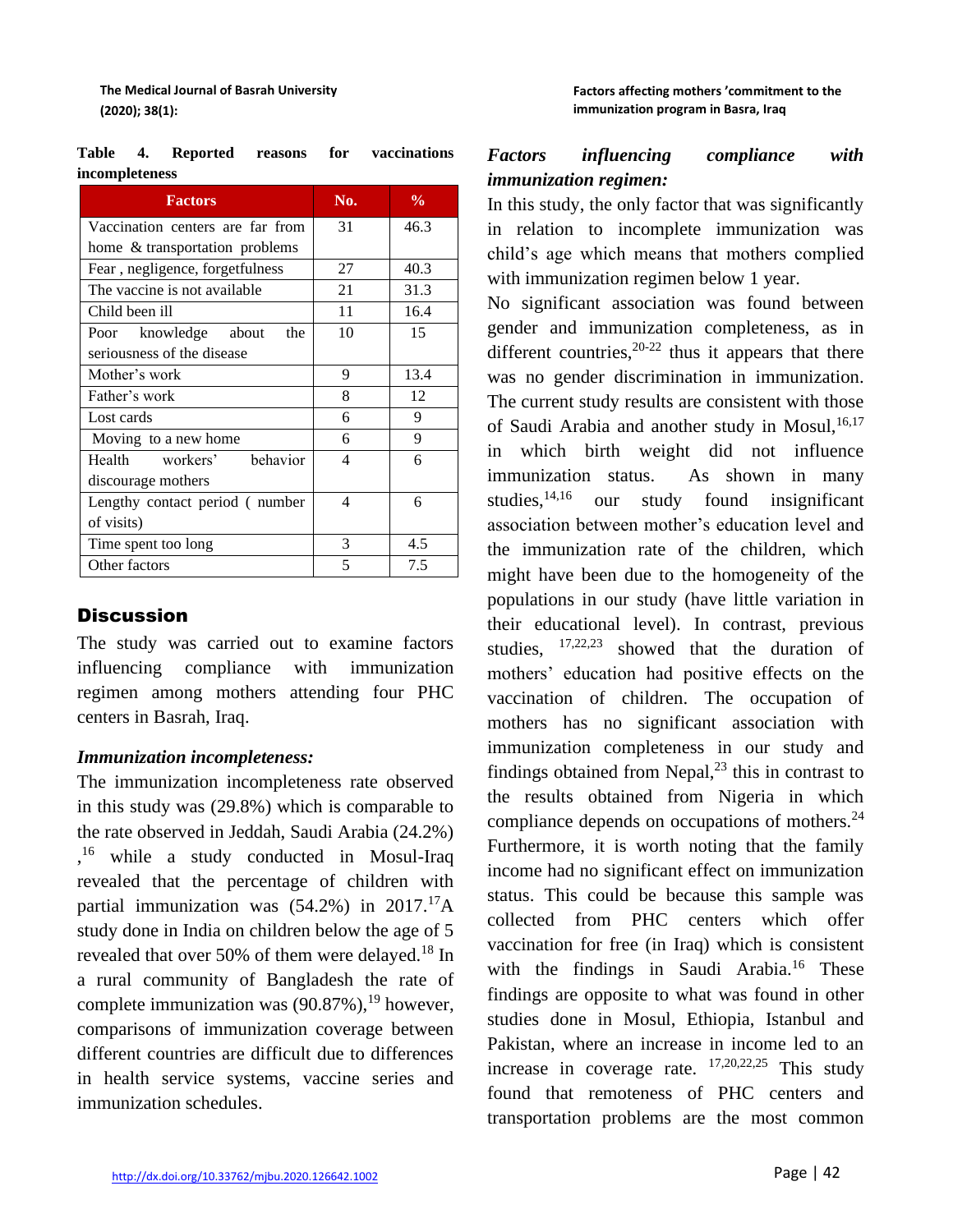reason used to justify immunization incompleteness followed by fear, negligence and forgetfulness. In Jeddah travelling at the time of vaccination was the most reported reason for delay,<sup>16</sup> while studies done in Bangladesh, Karachi and Burkina Faso revealed that the most common reason for delay is lack of time or knowledge among parents.<sup>19,26,27</sup>A study in India showed that the main two reasons for 'missed' vaccination were prior reminder not given and mother's forgetfulness.<sup>28</sup> It was also found that unavailability of some vaccines was a major reason for incomplete immunization in our sample, which is consistent with other studies conducted in Saudi Arabia, Gambia, Greece, and China.16,29-31

## Conclusion

The most obvious finding to emerge from this study is incomplete immunization was observed in (29.8%) of the children, which represent an alarming percentage.

## Recommendations**:**

There is need to encourage mothers to comply fully with the regimen through continuous immunization awareness/ campaigns workshops and seminars on benefit of immunization and remind them for the next vaccination visit by recall notices or mobile SMS in all PHC centers in Basrah.

## **References**

- 1. Morens DM, Folkers GK, Fauci AS. The challenges of emerging and re-emerging infectious diseases.*Nature*. 2010; 463:122- 122.
- 2. WHO/UNICEF. Global immunization vision and strategy (GIVS) 2006-2015. October 2005. Availablefrom: URL: *http:*

*//www.who.int/vaccinedocuments/ DocsPDF05/GIVS\_Final\_EN.pdf*  (accessed on February 5, 2019)

- 3. World Health Organization [WHO]. Data and statistics, global health observatory. Geneva: WHO; 2012. Available from: URL: gho‹http://www.who.int (accessed on February 7, 2019)
- 4. World Health Organization (2005). An Evaluation of Infant Immunization in Africa a Transformation in Progress 6.Vol. (85) 421-500.Geneva.
- 5. Casey RM, Dumolard L, Danovaro-Holliday MC, Gacic-Dobo M, Diallo MS, Hampton LM, et al. Global routine vaccination coverage,2015 . *MMWR*.2016; 65(45):1270-1273.
- 6. Bundt T. National examination of compliance predictors and the immunization status of children: precursor to a developmental model for health systems. *Mil Med*. 2004; 169: 795-802.
- 7. LumanET,Baker LE, Shaw KM,McCauley MM, Buehler JW, Pickering LK. Timeliness of childhood vaccinations in the United States: days undervaccinated and number of vaccines delayed. *JAMA.*2005; 293:1204-1211.
- 8. Sood RK, Sood A, Bharti OK, Ramachandran V. High immunization coverage but delayed immunization reflects gap in health management information system (HMIS) in district Kangra, Himachal Pradesh, India- an immunization evaluation. *World J Vaccine*.2015; 5: 69-78.
- 9. Al-Saeed G, Rizk T, Mudawi K, Al-Ramadina BA, Al-Saeed I. Vaccine hesitancy prevalence and correlates in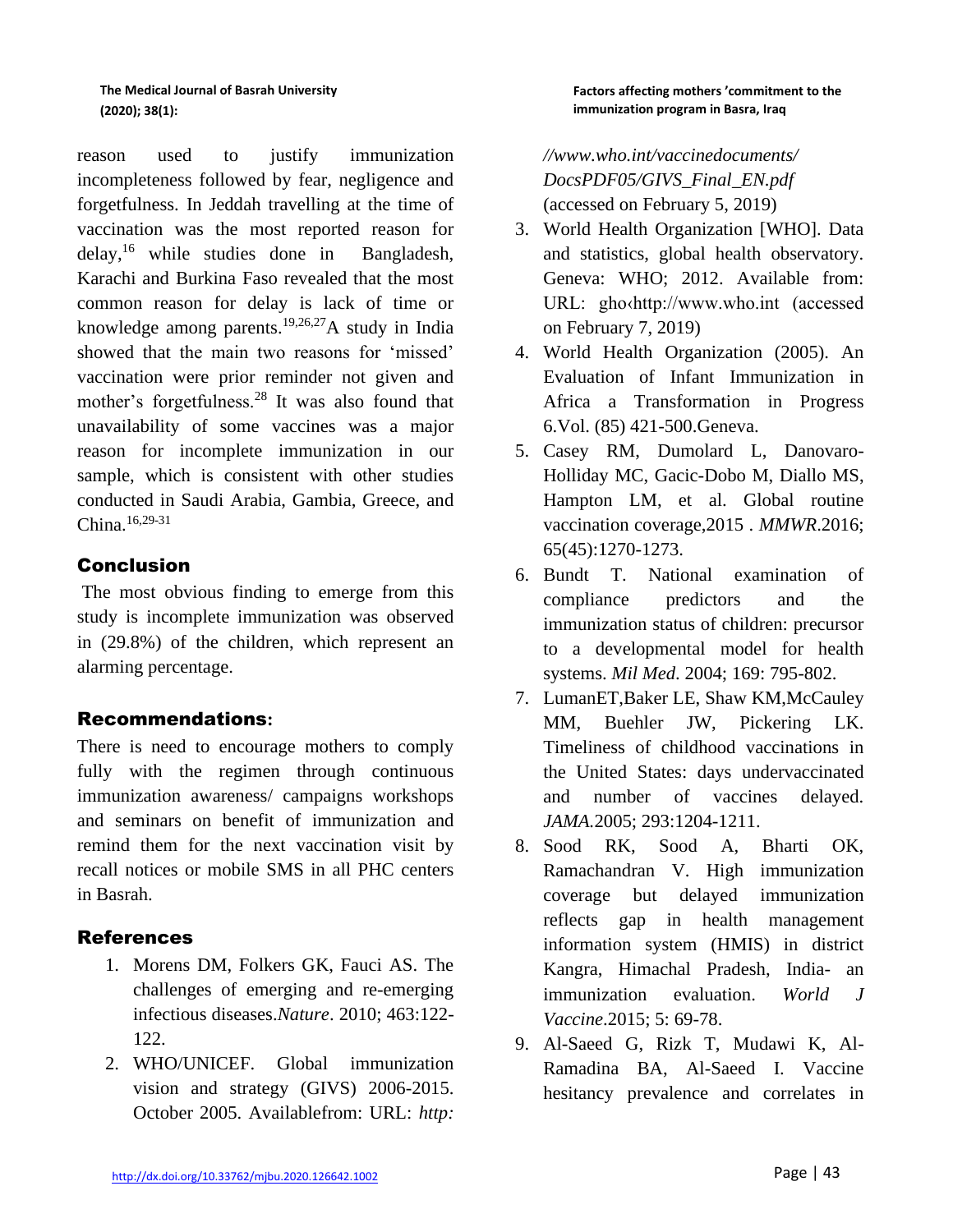Riyadh, Saudi Arabia.*ACTA SCIENTIFIC PAEDIATRICS*. 2018; 1 (1):5-10.

- 10. Al-lela O, Bahari M, Alabbassi M, Basher A. Right immunization doses received by pediatrics younger than 2 years. *Value Health*. 2011; 14(3):A120-A.
- 11. World Health Organization. Immunization profile-Iraq, 2009. Available from: on [http://app.who.int/immunization\\_monitori](http://app.who.int/immunization_monitoring/en/globalsummary/countryprofileresult.cfm?C=) [ng/en/globalsummary/countryprofileresult](http://app.who.int/immunization_monitoring/en/globalsummary/countryprofileresult.cfm?C=) [.cfm?C='irq. \(accessed](http://app.who.int/immunization_monitoring/en/globalsummary/countryprofileresult.cfm?C=) on February 18, 2019).
- 12. Ministry of Health- Republic of Iraq. Immunization profile report 2008. Available from: http://moh.gov.iq/arabic/. ( accessed on February 22, 2019)
- 13. Burns I, Zimmerman R. Immunization barriers and solutions. *J Family Practice*. 2005; 54(1): 58-62.
- 14. Shamsul AS, Nirmal K, Nazarudin S, Rohaizat H, Azimatun NA, Rozita H. Factors influencing childhood immunization defaulters in Sabah, Malaysia. *IMJM*.2012; 11(1):17-22.
- 15. Daniel W W. Biostatistics basic concepts and methodology for the health sciences.9<sup>th</sup> ed. Asia: Wiley; 2010.594-629p.
- 16. Banjari M, Alamri A, Algarni A,Abualjadayel MH, Alshardi YS, Alahmadi TS. How often do children receive their vaccinations late, and why?.*Saudi Med J*. 2018; 39(4):347-353.
- 17. Al-lela O, Bahari M, Baderden S, Basher A, Hamoodi H. Factors Affecting on Immunization Compliance: Iraq. *Journal of Pharmacy Practice and Community Medicine*. 2017; 3 (4): 246-253.
- 18. Yadav K, Srivastava R, Kumar R, Chinnakal P,Rai SK, Krishnan A.

Significant vaccination delay can occur even in a community with very high vaccination coverage : Evidence from Ballbgarh, India .*J Trop Pediatr*. 2012; 58:133-138.

- 19. Salam M, Uddin S, Khan F, Mazumdar PK, Huq E, Yousuf R, et al. Maternal awareness on under-5 child immunization in a rural community of Bangladesh. *International medical journal*.2013; 20(6):681-684.
- 20. Lakew Y, Bekele A, Biadgilign S. Factors influencing full immunization coverage among 12-23 months of age children in Ethiopia: evidence from the national demographic and health survey in 2011. *BMC Public Health*.2015; 15:728-736.
- 21. Odusanya O. Alufohai E, Meurice F, Ahonkhani V. Determinants of vaccination coverage in rural Nigeria.*Bio Med Central Public Health*. 2008; 8(1):381-388.
- 22. Torun SD, Bakrc N. Vaccination coverage and reasons for non-vaccination in a district of Istanbul. *Bio Med Central Public Health*. 2006; 6(1):125-132.
- 23. Shrestha T, Sermsri S, Sillabutra J. Factors affecting utilization of immunization services among mothers with children aged 12-23 months in the rural areas of Lalitpur district, Nepal. *J Health Res.* 2013; 27(5): 287- 293.
- 24. Rahji F, Ndikom C. Factors influencing compliance with immunization regimen among mothers in Ibadan, Nigeria. *J NursHealth Sci.* 2013; 2(2):1-9.
- 25. Bugvi AS, Rahat R, Zakar R,Zakar MZ, Fischer F, NasrullahM,et al. Factors associated with non-utilization of child immunization in Pakistan: evidence from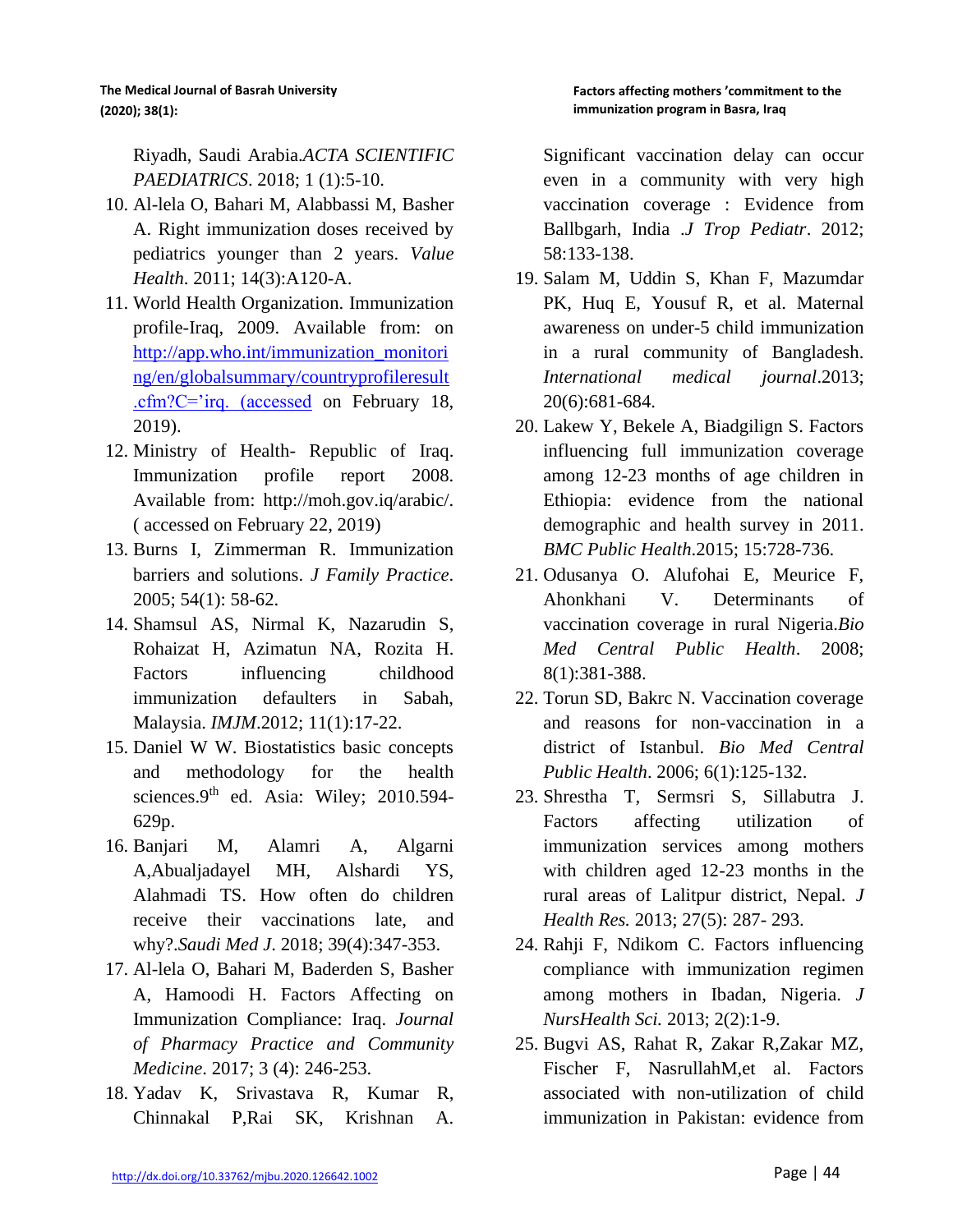the demographic and health survey 2006- 07. *BMC Public Health*.2014; 14:232-239.

- 26. Sheikh A, Iqbal B, Ehtamam A, Rahim M, Shaikh HA, Usmani HA, et al. Reasons for non- vaccination in pediatrics patients visiting tertiary care centers in a polioprone country. *Arch Public Heal* .2013; 71:19-27.
- 27. Sanou A, Simboro S, Kouyaté B, Dugas M, Graham J, Bibeau G. Assessment of factors associated with complete immunization coverage in children aged 12-23 months: a cross-sectional study in Nouna district, Burkina Faso. *BMC Int Health Hum Rights*. 2009; 9: S10-25.
- 28. Patel TA, Pandit NB. Why infants missed vaccination during routine immunization sessions? Study in a rural area of Anand district, Gujarat*. Indian J Public Health.*2011; 55:321-323.
- 29. Odutola A, Afolabi MO, Ogundare EO, Lowe- Jallow YN, Worwui A, Okebe J, et al. Risk factors for delay in age appropriate vaccinations among Gambian children. *BMC Health Serv*. 2015;15: 346- 355.
- 30. Pavlopoulou ID, Michail KA, Samoli E,Tsiftis G, Tsoumakas K. Immunization coverage and predictive factors for complete and age-appropriate vaccination among preschoolers in Athens, Greece: a cross-sectional study. *BMC Public Health*.2013; 3:908-918.
- 31. Hu Y, Chen Y, Guo J, Tang X, Shan L. Completeness and timeliness of vaccination and determinants for low and late uptake among young children in eastern China. *Hum VaccinImmunother*. 2014; 10:1408-1415.